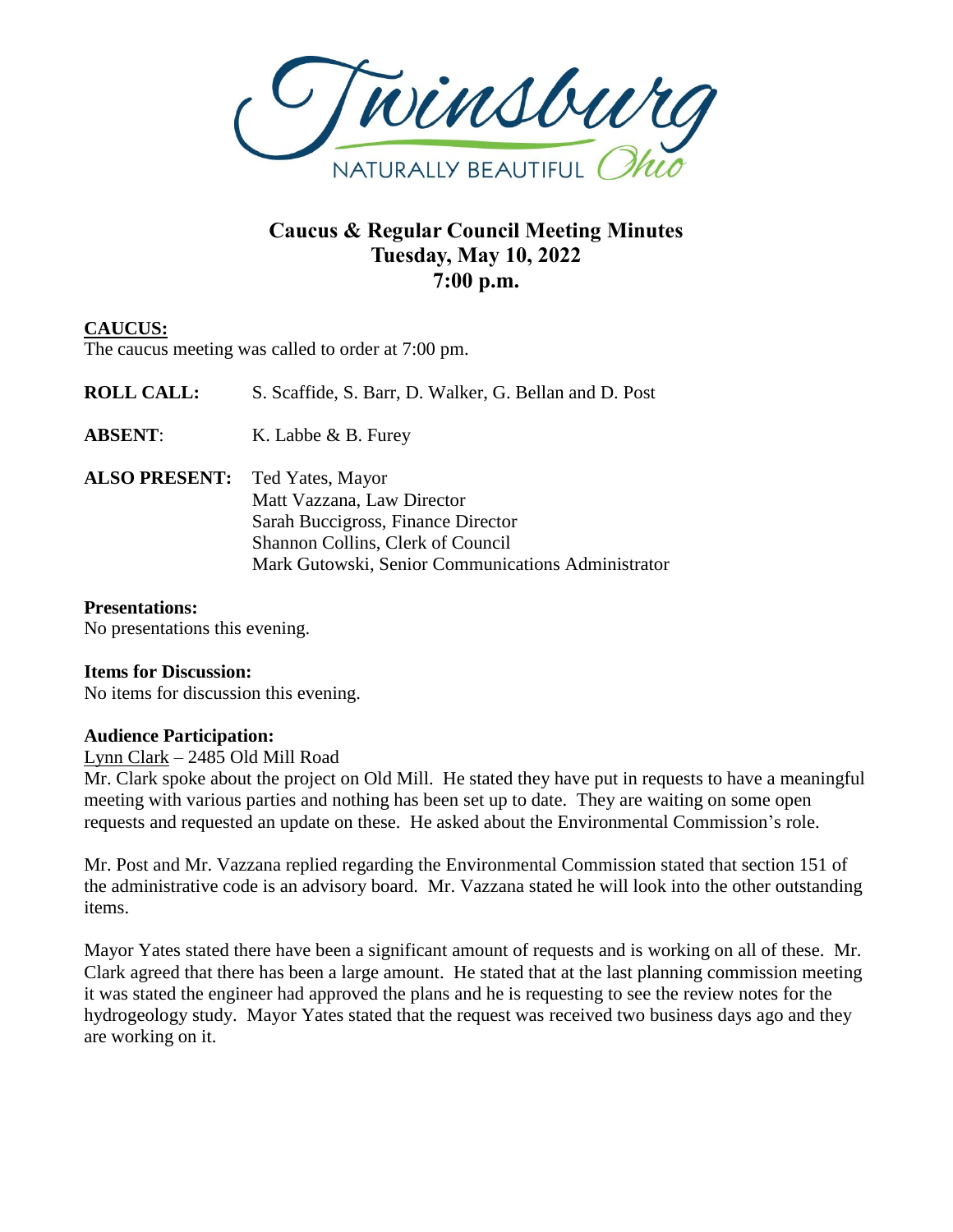### Bruce Baldwin – 3310 Cannon Road

Mr. Baldwin wished the mayor good luck on his new job in Florida. Thanked the mayor for the cleanup at the Creekside Plaza. He mentioned the grass at the Blue Top Motel still needs to be mowed. He stated that Hadden Road is in need of repairs. Stated there are still election signs up. That larger trucks should make sure their tarps are covering their loads. Mr. Baldwin stated that there are vehicles parked in yards with commercial tags on them. He mentioned that the sign out front didn't mention the council meeting.

Mayor Yates stated we are getting a new sign and that he will look into the other issues.

No further audience participations at this time.

#### **Pending Legislation**:

Ordinance  $39-2022$  – Mr. Scaffide t<sup>1</sup>his ordinance is to approve the list of auction items. There were some additions which were highlighted and an updated list have been provided to council. This is on its final reading tonight.

Ordinance 52-2022 – Mr. Scaffide stated this ordinance is to amend the appropriations for the Fire Grant in the amount of \$8,350.

Resolutions 53, 54 and 55 – Mr. Scaffide stated these resolutions are MOUs to add the Juneteenth holiday to the three OPBA contracts.

Ordinance 56-2022 – Mr. Scaffide stated this ordinance is to amend the policy for contracts for capital improvement projects. When a project exceeds \$25,000 but is less than \$50,000 the mayor must obtain three quotes. However, this policy need not be adhered to in the event that: it is for personal or professional services, the expenditure is made pursuant to the cooperative purchasing program, or it is not possible to obtain three quotes. If the mayor enters into a contract pursuant to this policy the mayor shall notice council of these actions.

#### **Miscellaneous**:

 $\overline{a}$ 

No further miscellaneous this evening.

# **MOTION: TO ENTER INTO AN EXECUTIVE SESSION TO DISCUSS MATTERS PURSUANT TO OHIO REVISED CODE § 121.22(G) (1): PERSONNEL**

Moved by S. Scaffide, seconded by S. Barr

Upon roll call motion passed unanimously

Mr. Scaffide reconvened the meeting and report that personnel was discussed in executive session.

Meeting adjourned at 7:27 pm.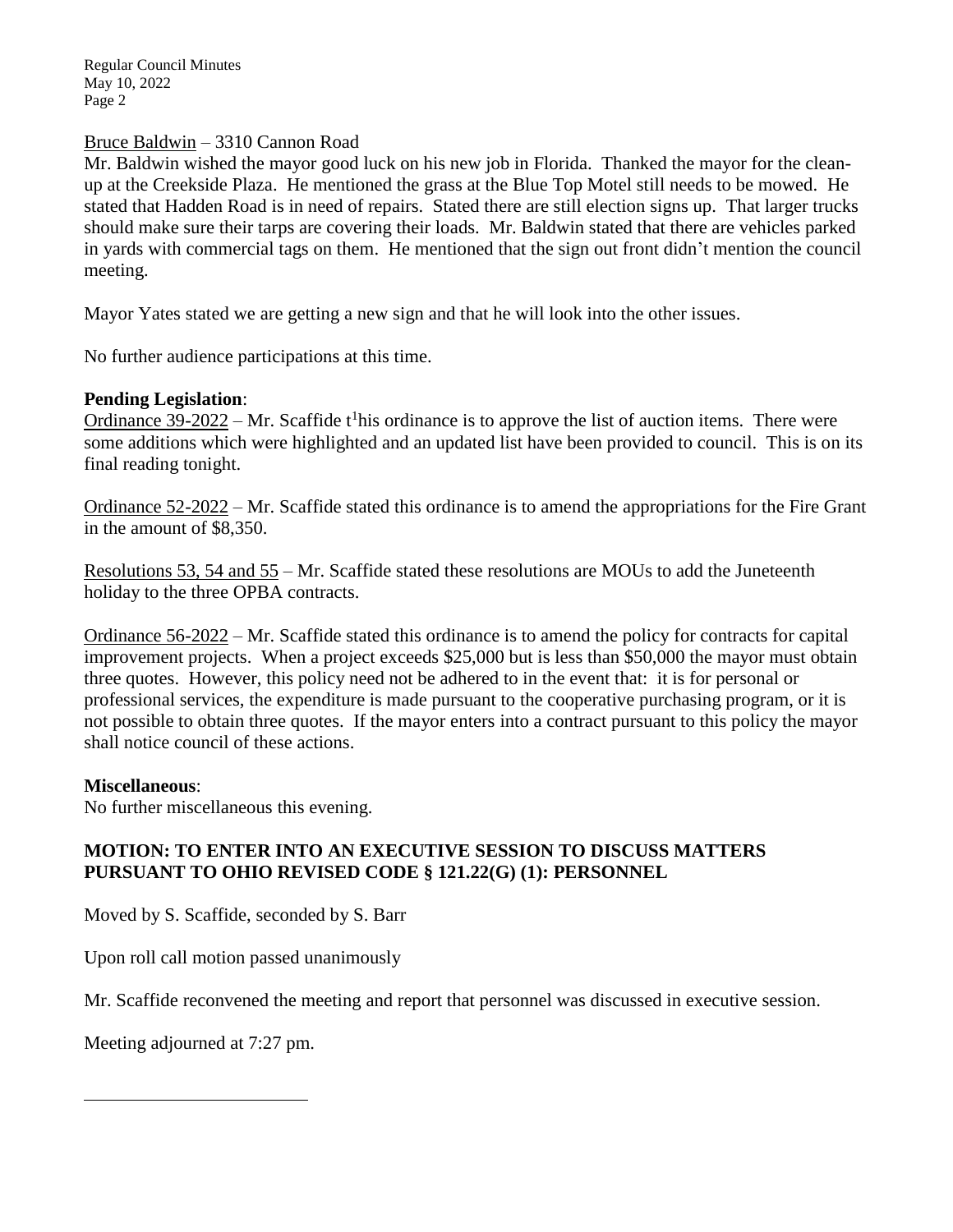#### **Regular Council Meeting:**

Mr. Scaffide called the Regular Council meeting to order at 7:30 pm.

| <b>ROLL CALL:</b>                     | S. Scaffide, S. Barr, D. Walker, G. Bellan and D. Post                                                |
|---------------------------------------|-------------------------------------------------------------------------------------------------------|
| <b>ABSENT:</b>                        | K. Labbe $\&$ B. Furey                                                                                |
| <b>ALSO PRESENT:</b> Ted Yates, Mayor | Matt Vazzana, Law Director<br>Sarah Buccigross, Finance Director<br>Shannon Collins, Clerk of Council |

#### **INVOCATION & PLEDGE OF ALLEGIANCE:**

Mr. Bellan bestowed the Invocation and Eagle Scout Drake Gansler led the Pledge of Allegiance.

Mark Gutowski, Senior Communications Administrator

#### **APPROVAL OF MINUTES:**

### **MOTION: TO APPROVE THE MINUTES FROM THE REGULAR COUNCIL MEETING OF APRIL 26, 2022 AS AMENDED**

Moved by G. Bellan, seconded by D. Walker

Upon roll call motion passed unanimously

#### **AWARDS & PRESENTATIONS**:

Mayor Yates presented Larry Finch with a proclamation for his many years of dedicated service to the city.

No further awards or presentations this evening.

### **AUDIENCE PARTICIPATION:**

Shelia Williams

Ms. Williams spoke about Kent State University. She stated that college enrollment is down statewide. She encouraged anyone available on Friday to come to the 10:00am Pinning Ceremony for the graduating nurses which is the Twinsburg Campus' largest program. There was a grant awarded for distance learning students.

No further public participation this evening.

### **COUNCIL COMMUNICATION AND REPORTS**

### **David Post - Environmental, Finance, Capital Improvements, Public Works**

- Environmental Commission will hold their shred day on 6/25 from 9am-12pm at the Service Garage.
- Nothing to further report this evening.

### **Scott Barr – Planning, Public Safety, Volunteer Fireman's Board, Community Relations**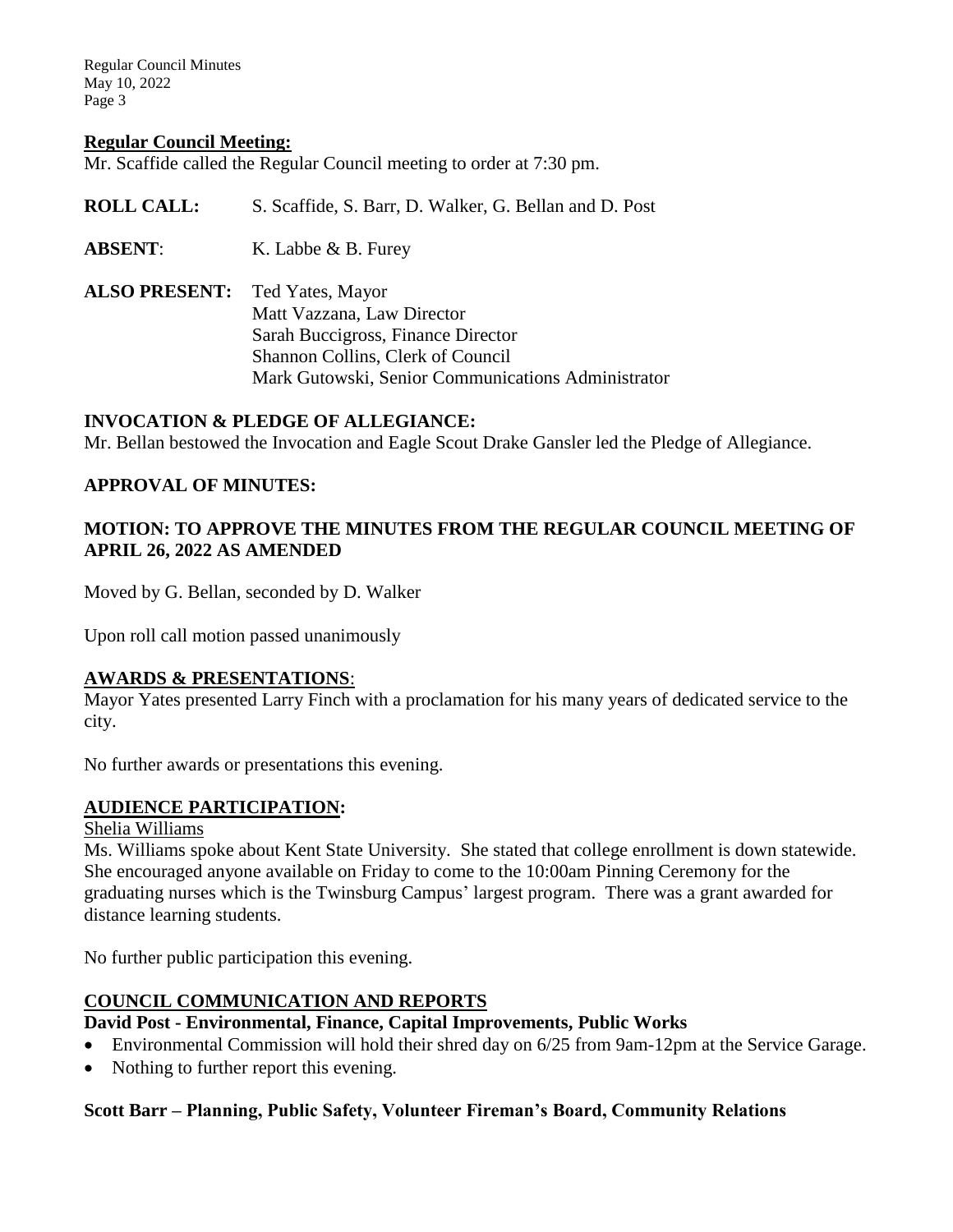- Public Safety met earlier this evening. AC Boss spoke about special event planning. Mr. Barr stated he continues to be impressed with the detailed planning and training from our safety forces. The committee also talked about pavement markings and sign lighting.
- The next Planning Commission meeting is  $5/16$ .
- Nothing further this evening.

# **Sam Scaffide – BZA, Public Works, Public Safety**

BZA met on 4/27 to hear Appeal 03-2022.

# **MOTION: TO WAIVE THE 30 DAY WAITING PERIOD FOR APPEAL 03-2022**

Moved by S. Scaffide, seconded by D. Post

Upon roll call motion passed unanimously

Nothing further this evening.

# **Daisy Walker - Charter Review/Oversight, Chamber, Community Relations, JEDI**

- Attended the Safety Committee meeting earlier this evening.
- Community Relations Board met on  $4/28$ .
- Attended the JEDI session on 5/9.
- The Chamber of Commerce State of the Schools event is on 5/12.
- Nothing to further report this evening.

# **Greg Bellan – Finance, Golf Advisory, Public Works, Public Safety**

- The next Public Safety Committee met earlier this evening.
- The next Golf Advisory Board meeting will be on 5/17 at 6:00pm where new members will be sworn in.
- The next Finance Committee meeting will be on  $5/24$  at 6:00pm.
- The next Public Works meeting will be on  $6/14$  at 6:00pm.
- Congratulated Drake on achieving his Eagle Scout award.
- Nothing further this evening.

# **Karen Labbe - Parks & Recreation, JEDI, Fitness Advisory, Twins Day, Districting**

• Not in attendance this evening.

# **Bill Furey – ARB, Finance, Treasury Investment, Tax Incentive, JEDI**

• Not in attendance this evening.

# **MAYOR'S REPORT:**

- Stated that the city is still in need of lifeguards.
- Stated the discounted rates for Water Park passes ends on May  $27<sup>th</sup>$
- Attended his last Kent State University Board meeting.
- Stated he has accepted a position in Islamorada, Florida to be the Village Manager. He stated Twinsburg has been home for him for over 30 years. It has been an amazing community to raise a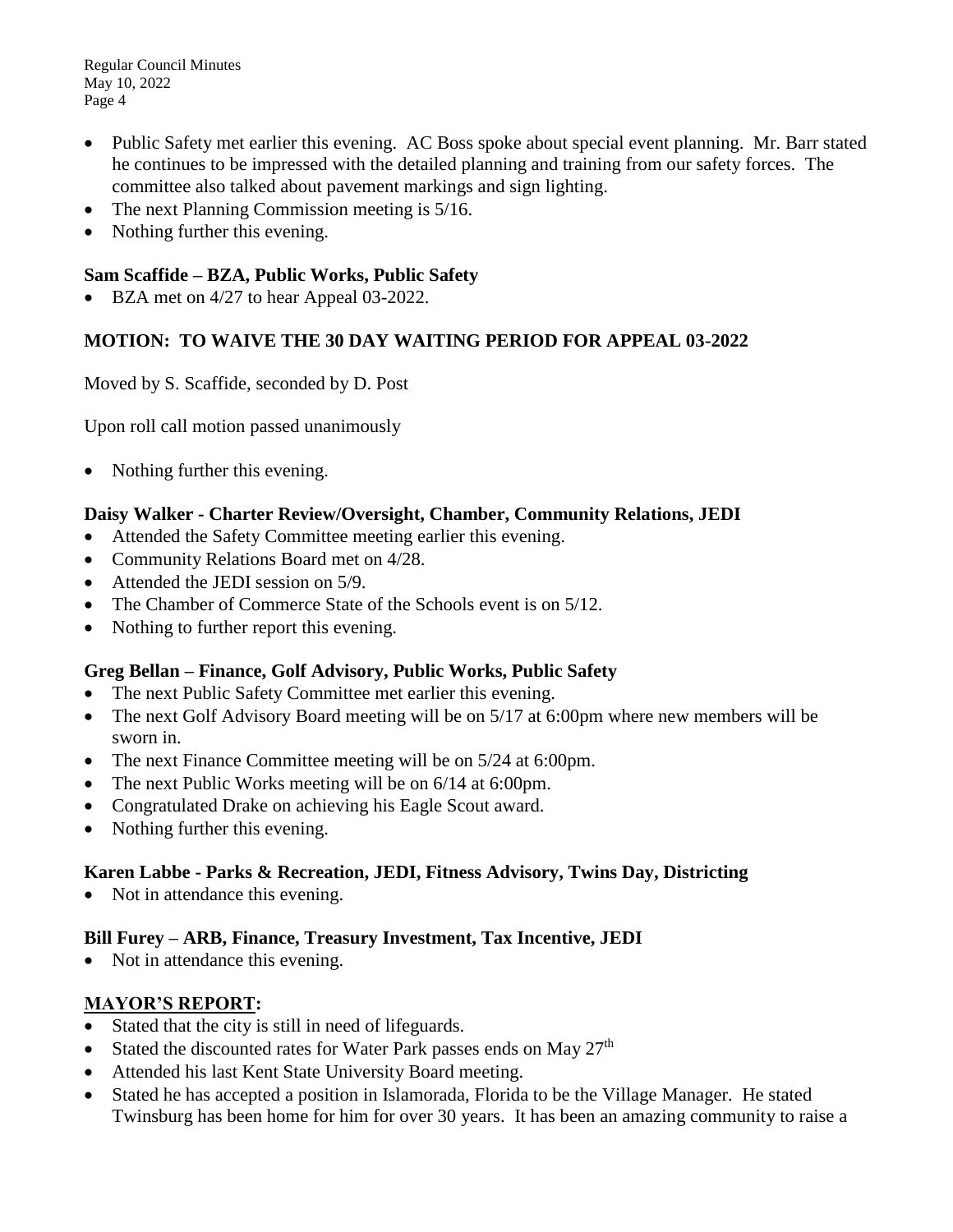> family in and live. He has been tremendously blessed to work here. While the job was difficult at times it is one of the most rewarding ones he has had. He stated he will probably have a final date at the next meeting. Thanked everyone for their support.

• Nothing further this evening.

# **DEPARTMENT HEAD REPORTS**:

### **Steve Bosso - Assistant Fire Chief**

- April's calls were up 20%, 311 runs out the door.
- Total inspections last month was 88.
- There were 8 investigations.
- The department had four tours for children.
- There were 105 classes, 450 hours.
- One fire event last month.
- The siren system is going to need looked at being upgraded/replaced. Possibly study needed to see what the options are moving forward.
- Hydrant flushing will be happening soon. Please keep an eye out for them on the streets.

### **Sarah Buccigross – Finance Director**

 Thanked everyone who has applied for grants. The city is up over \$600,000 in grant money. Special thanks to Amy Mohr from Engineering, Assistant Chief Bosso for Fire and Lieutenant Brian Donato from Police.

No further Department Head reports this evening.

### **LEGISLATION**

**ORDINANCE 39-2022 -** AN ORDINANCE AUTHORIZING THE SALE AT AUCTION OF CERTAIN PERSONAL PROPERTY OWNED BY THE CITY OF TWINSBURG AND NO LONGER NEEDED FOR MUNICIPAL PURPOSES. (Stands on Second Reading)

Read by S. Collins

# **MOTION: TO ADOPT ORDINANCE 39-2022**

Moved by S. Scaffide, seconded by G. Bellan

Upon roll call motion passed unanimously

**ORDINANCE 52-2022 -** AN ORDINANCE AMENDING THE CURRENT YEAR APPROPRIATIONS FOR THE GENERAL REVENUE ACCOUNT AS ESTABLISHED IN ORDINANCE 15-2022, THE APPROPRIATION ORDINANCE OF THE CITY OF TWINSBURG FOR THE YEAR 2022; AND DECLARING AN EMERGENCY.

Read by S. Collins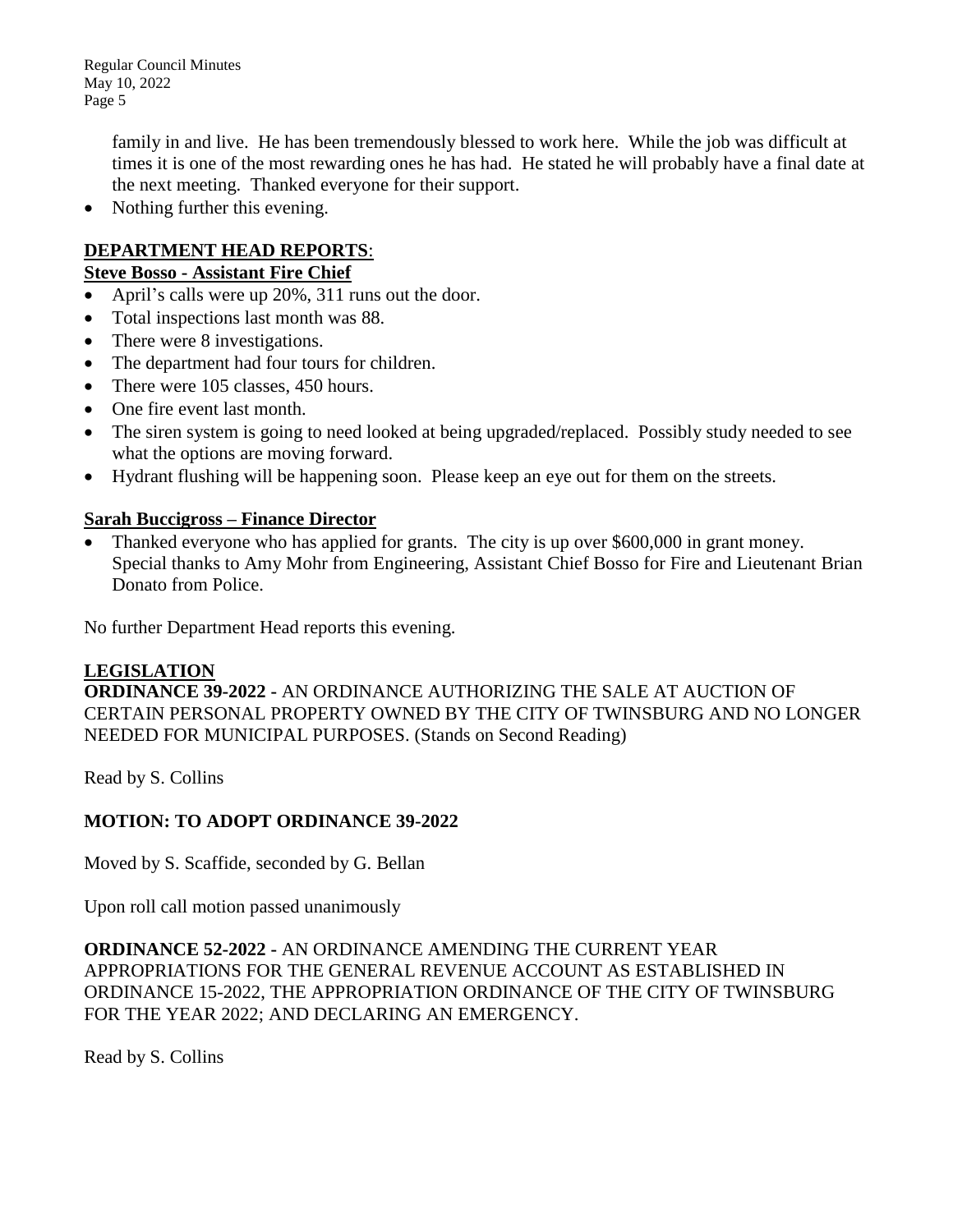# **MOTION: TO PLACE ORDINANCE 52-2022 ON THE THIRD AND FINAL READING AND DECLARING AN EMEGENCY**

Moved by S. Scaffide, seconded D. Walker

Upon roll call motion passed unanimously

# **MOTION: TO ADOPT ORDINANCE 52-2022 AS AN EMERGENCY**

Moved by S. Scaffide, seconded by G. Bellan

Upon roll call motion passed unanimously

**RESOLUTION 53-2022 -** RESOLUTION AUTHORIZING THE MAYOR TO ENTER INTO A MEMORANDUM OF UNDERSTANDING WITH THE OHIO PATROLMEN'S BENEVOLENT ASSOCIATION PATROL UNIT TO ADD JUNETEENTH AS A HOLIDAY UNDER THE EXISTING CBA

Read by S. Collins

# **MOTION: TO ADOPT RESOLUTION 53-2022**

Moved by S. Scaffide, seconded by G. Bellan

Upon roll call motion passed unanimously

**RESOLUTION 54-2022 -** A RESOLUTION AUTHORIZING THE MAYOR TO ENTER INTO A MEMORANDUM OF UNDERSTANDING WITH THE OHIO PATROLMEN'S BENEVOLENT ASSOCIATION SERGEANTS UNIT TO ADD JUNETEENTH AS A HOLIDAY UNDER THE EXISTING CBA.

Read by S. Collins

# **MOTION: TO ADOPT RESOLUTION 54-2022**

Moved by S. Scaffide, seconded by D. Walker

Upon roll call motion passed unanimously

**RESOLUTION 55-2022 -** A RESOLUTION AUTHORIZING THE MAYOR TO ENTER INTO A MEMORANDUM OF UNDERSTANDING WITH THE OHIO PATROLMEN'S BENEVOLENT ASSOCIATION DISPATCH/CLERKS UNIT TO ADD JUNETEENTH AS A HOLIDAY UNDER THE EXISTING CBA

Read by S. Collins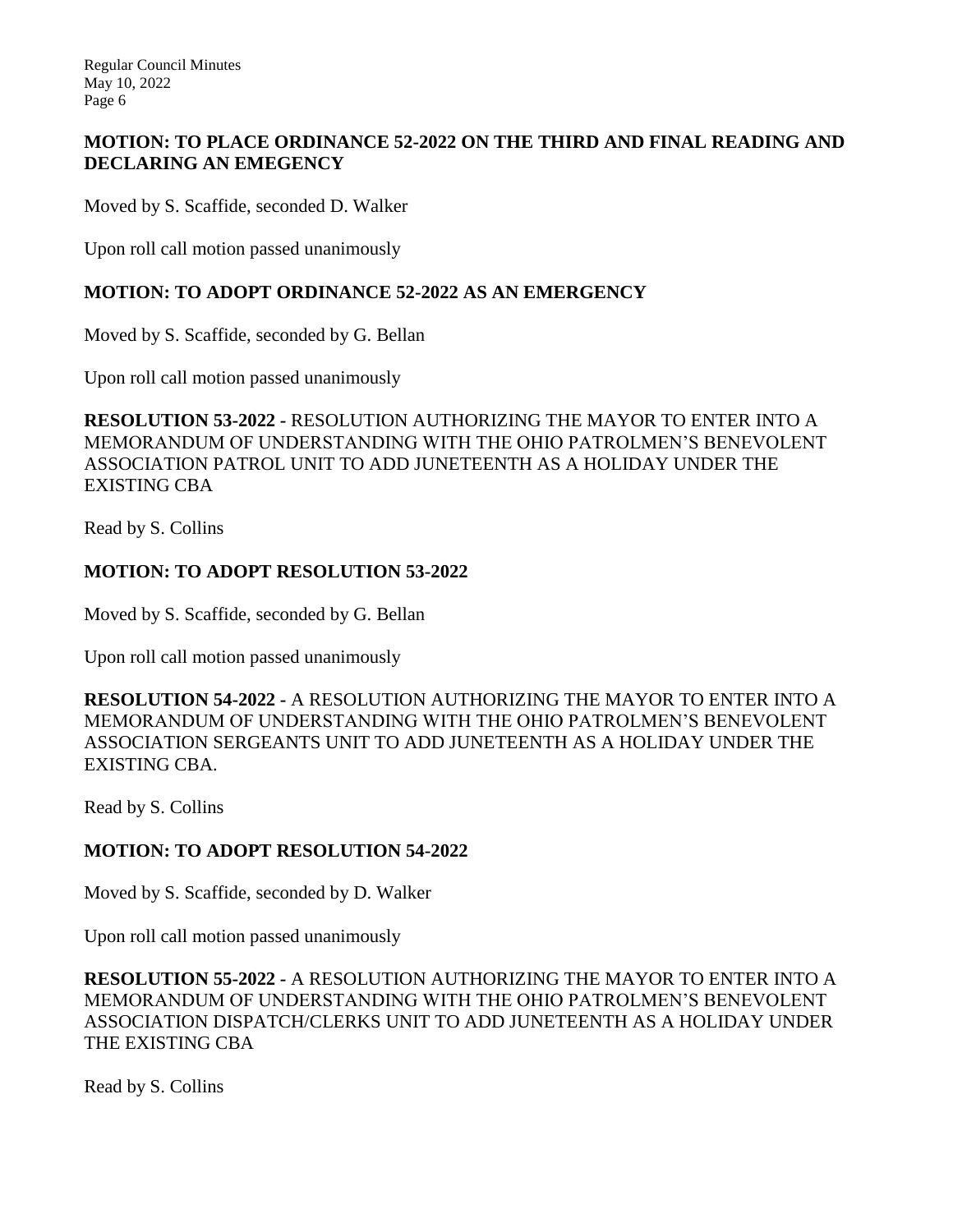# **MOTION: TO ADOPT RESOLUTION 55-2022**

Moved by S. Scaffide, seconded by S. Barr

Upon roll call motion passed unanimously

**ORDINANCE 56-2022** - AN ORDINANCE AMENDING THE POLICY FOR THE HANDLING OF CONTRACTS FOR CAPITAL IMPROVEMENT PROJECTS IN EXCESS OF TWENTY-FIVE THOUSAND DOLLARS.

Read by S. Collins

#### **UNFINISHED BUSINESS, NEW BUSINESS, MISCELLANEOUS Mr. Bellan:**

- Stated he had a complement from a resident on how nice the flowers in the roundabout were.
- Nothing further this evening

### **Mrs. Walker:**

• Nothing further this evening

### **Mr. Scaffide:**

• Nothing further this evening

### **Mr. Post:**

Nothing further this evening

### **Mr. Barr:**

• Nothing further this evening

### **Mr. Furey:**

• Not in attendance this evening

### **Karen Labbe:**

• Not in attendance this evening

### **Mayor Yates:**

• Nothing further this evening

### **Mr. Vazzana**

Nothing further this evening

### **Mrs. Collins**

Nothing further this evening

#### **Mrs. Buccigross**